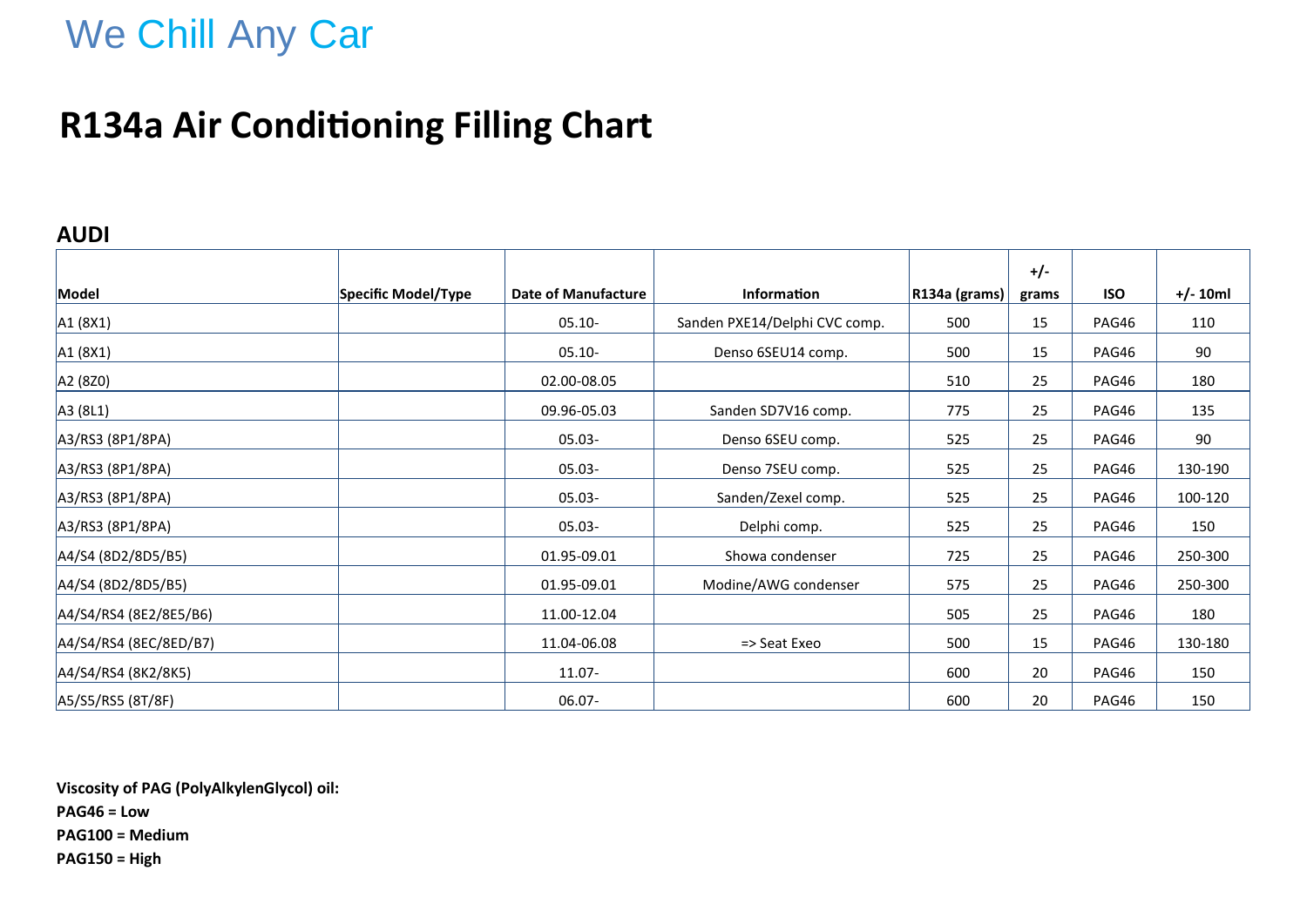## We Chill Any Car

### **R134a Air Conditioning Filling Chart**

#### **AUDI**

|                     |                     |                            |                       |               | $+/-$ |            |            |
|---------------------|---------------------|----------------------------|-----------------------|---------------|-------|------------|------------|
| Model               | Specific Model/Type | <b>Date of Manufacture</b> | <b>Information</b>    | R134a (grams) | grams | <b>ISO</b> | $+/- 10ml$ |
| A6/S6/RS6 (4B/C5)   |                     | 11.97-01.05                | 20mm PF condenser     | 775           | 25    | PAG46      | 250-300    |
| A6/S6/RS6 (4B/C5)   |                     | 11.97-01.05                | 18mm PF condenser     | 675           | 25    | PAG46      | 250-300    |
| A6/S6/RS6 (4F2/4F5) |                     | 05.04-                     |                       | 530           | 20    | PAG46      | 130        |
| A6/S6/RS6 (4G2/4G5) |                     | $03.11 -$                  |                       | 570           | 20    | PAG46      | 120        |
| A7 Sportback        |                     | $10.10 -$                  | Denso 6SEU14 comp.    | 570           | 20    | PAG46      | 120        |
| A8/S8 (4D2/4D8)     |                     | 03.94-12.02                |                       | 800           | 25    | PAG46      | 250-300    |
| A8/S8 (4E)          |                     | 10.02-07.10                | Denso comp. + red TXV | 600           | 50    | PAG46      | 200        |
| A8/S8 (4E)          | 6.0i W12/4.0 TDI    | 10.02-07.10                |                       | 620           | 20    | PAG46      | 150        |
| A8/S8 (4H)          |                     | 11.09-                     |                       | 780           | 20    | PAG46      | 130        |
| A8/S8 (4H)          |                     | 11.09-                     | + Rear evaporator     | 930           | 20    | PAG46      | 130        |
| Allroad (4BH)       |                     | 05.00-08.05                |                       | 800           | 50    | PAG46      | 240-260    |

**Viscosity of PAG (PolyAlkylenGlycol) oil: PAG46 = Low PAG100 = Medium PAG150 = High**